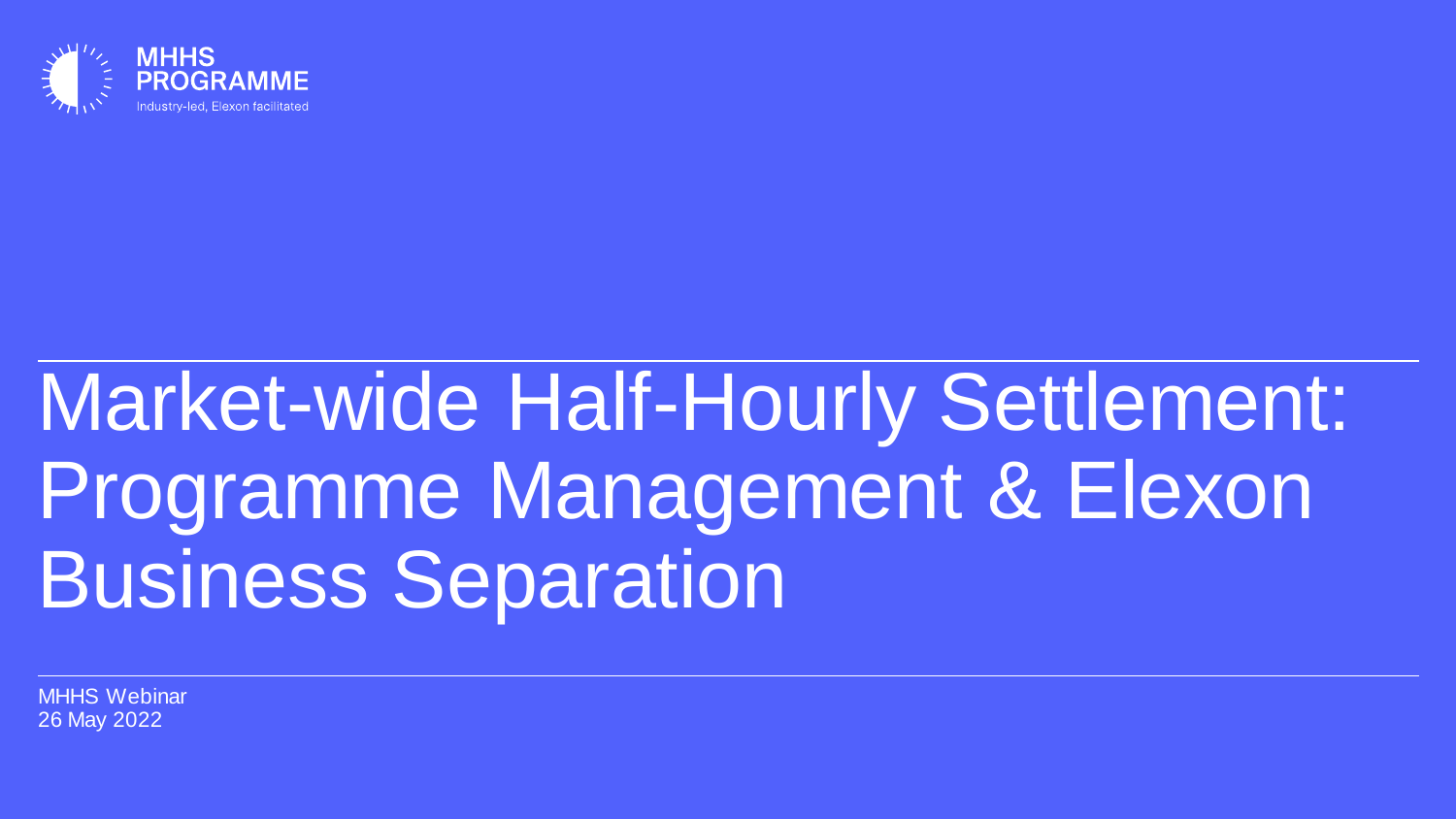#### Agenda

| <b>Welcome &amp; introduction</b>                | <b>Deep Dive:</b>                     | <b>MHHS Programme</b>   |
|--------------------------------------------------|---------------------------------------|-------------------------|
| to the PMO                                       | <b>Bringing RAID to life</b>          | <b>Governance</b>       |
| <b>Lewis Hall</b>                                | Daniaal Choudhury & Noah Thorne       | <b>Fraser Mathieson</b> |
| 5 minutes                                        | 10 minutes                            | 5 minutes               |
| <b>MHHS Elexon Business</b><br><b>Separation</b> | Q&A                                   |                         |
| <b>Warren Fulton</b><br>10 minutes               | <b>Smitha Pichrikat</b><br>15 minutes |                         |

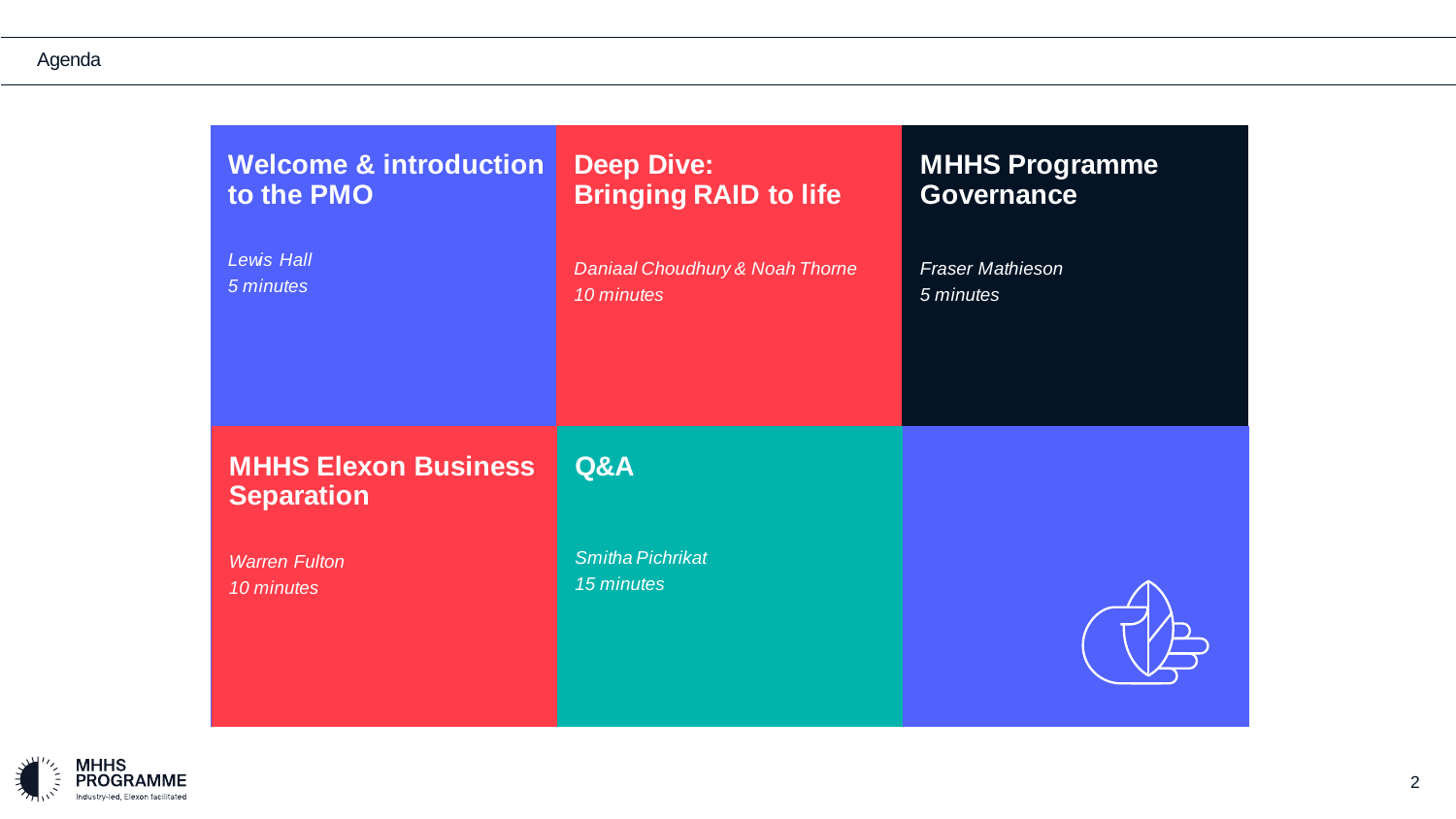

**Please ask questions by joining at: Slido.com # 459 3493**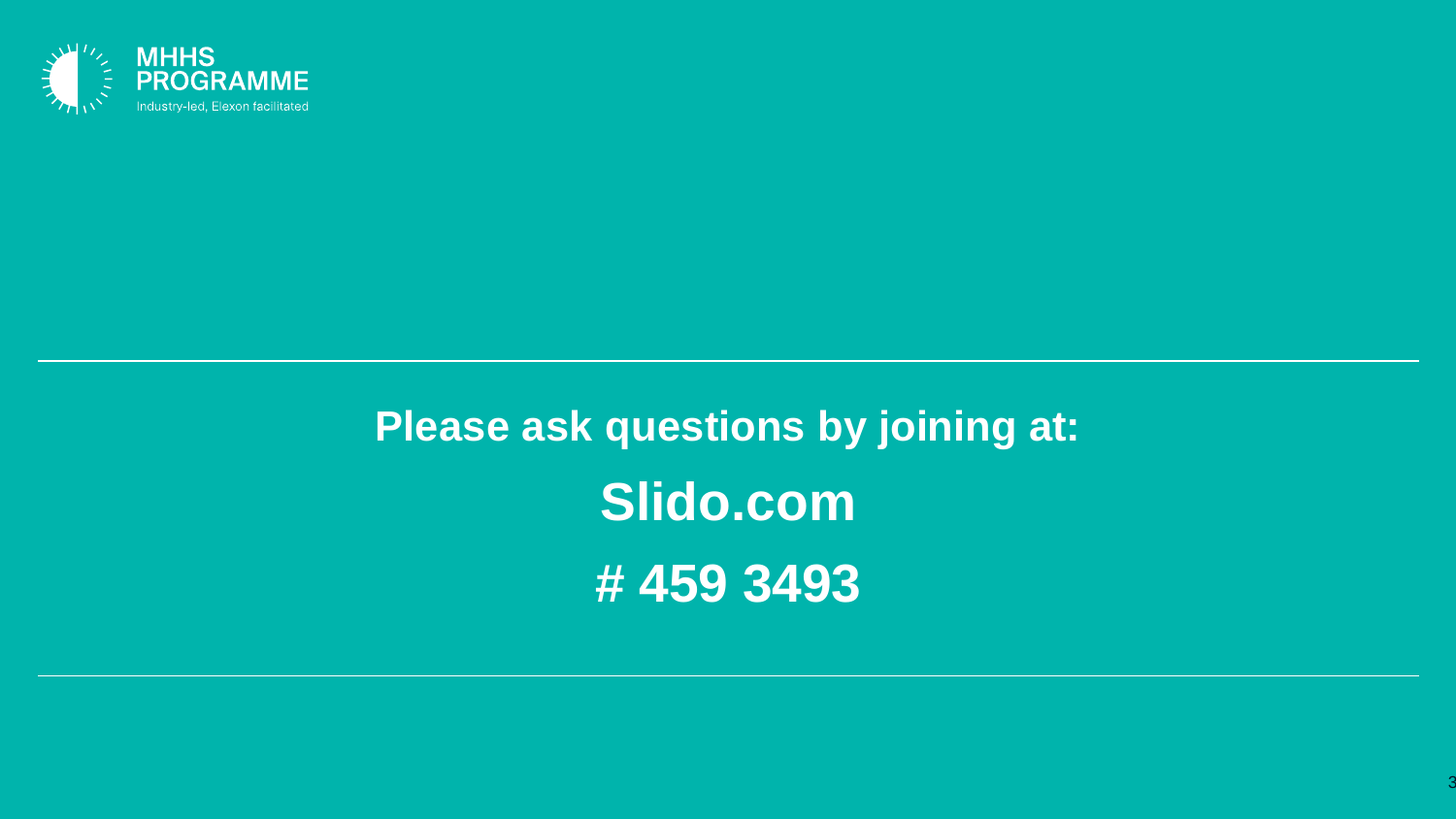## Welcome and introduction to the PMO

*Lewis Hall* 

1

*5 minutes*



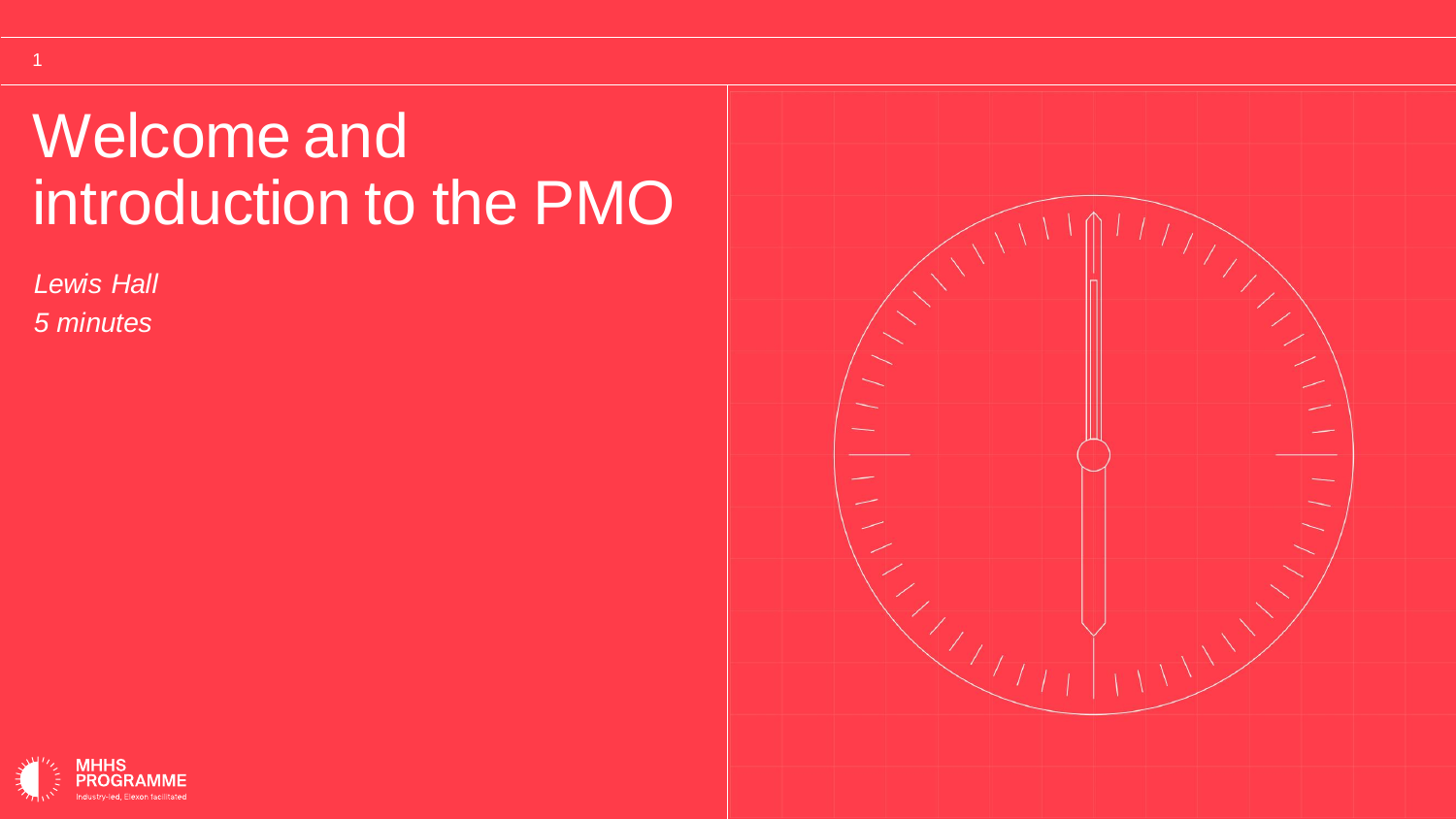

#### **Central Programme Team (CPT)**

1

2

3

4

**Manages day-to-day delivery of the MHHS Programme** and provides Elexon with advice and support. Advises on issues and risks. Takes action to ensure the Programme can deliver effectively.

#### **Programme Management Office (PMO)**

**Supports the efficient and effective delivery of the Programme**. Provides framework for managing the day-to-day activities, ensuring programme standards, tools and templates are being adhered to. Coordinates Programme Assurance activities.

#### **Programme Party Coordinator (PPC)**

**Ensures that Programme Parties are ready to proceed into each phase**. Works with Programme Parties, challenges where appropriate, and escalate any party readiness concerns. Provide an industry coordination service.

#### **Systems Integration (SI)**

**Assures the Design, overall integration & test plans, manages & coordinates plans**, resources to ensure testing and integration is successful. Works with PPC team and Programme Parties to ensure parties can meet Programme milestones.

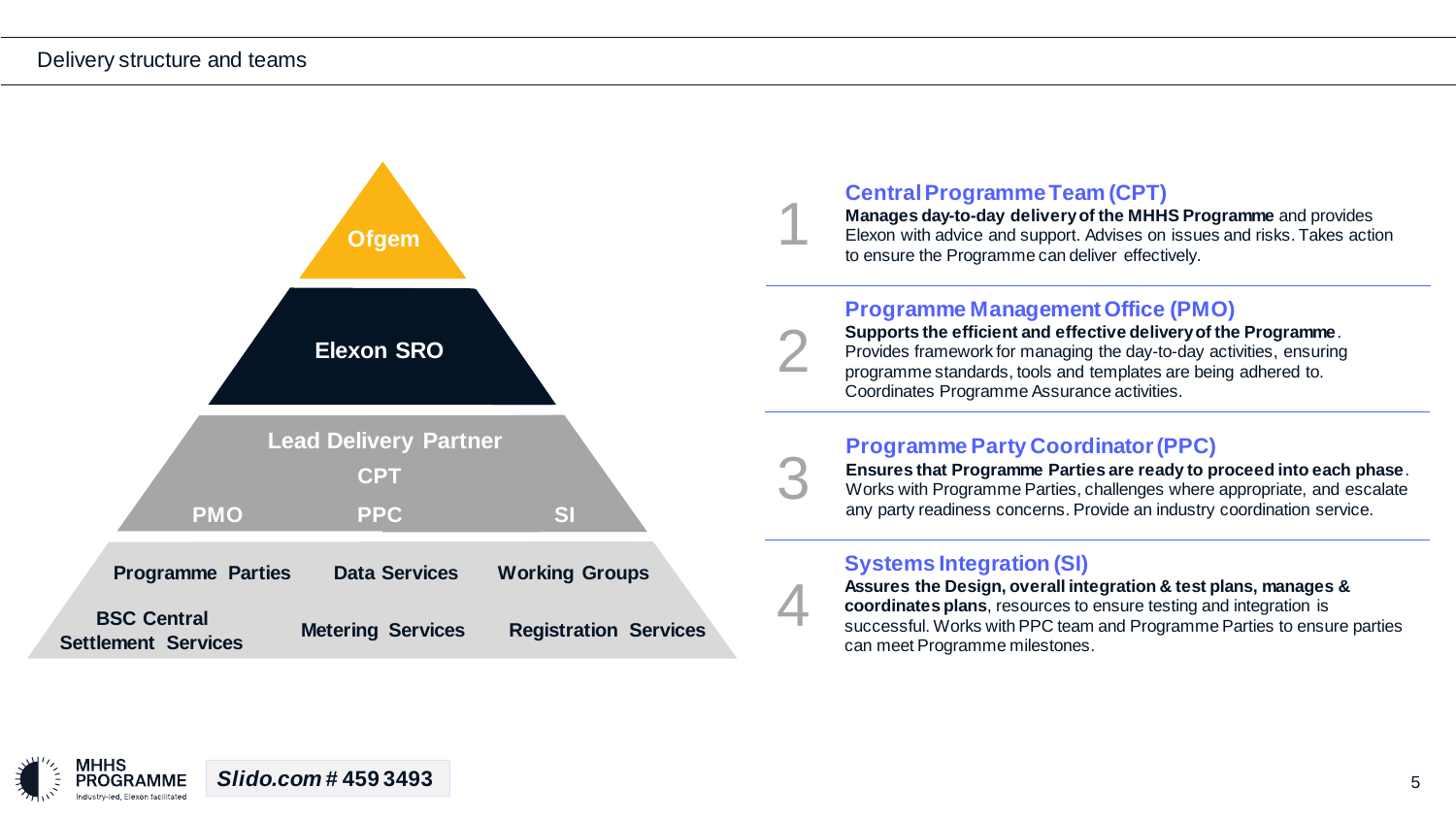#### Programme Approach, Principles & Methods

| <b>Programme Approach</b>        | <b>Programme Principles</b>                                                                                                                                                                                             | <b>Methods to drive Programme Delivery</b>                                                                                                                                                                                                      |
|----------------------------------|-------------------------------------------------------------------------------------------------------------------------------------------------------------------------------------------------------------------------|-------------------------------------------------------------------------------------------------------------------------------------------------------------------------------------------------------------------------------------------------|
| <b>Delivery-focused</b>          | • Focus on delivery, founded on best practice<br>Design-led, not Code-led<br>Active participation of all Programme Parties                                                                                              | • Decisions made through industry governance groups<br>Deliver by continuous collaboration with Programme Participants<br>and their SMEs<br>Set the path from design, through build, test and migration -<br>supported by enabling Code changes |
| Data-driven                      | • Guide through analytics and insight<br>• Focus on root causes, themes, patterns, trends - addressing<br>underlying challenges not just visible symptoms<br>• Ensure 'one version of truth' for all data and artefacts | • Better decisions informed by relevant and timely MI                                                                                                                                                                                           |
| Technology-enabled               | Use digital tools via Programme Portal<br>• Rely on Portal to ease access and dialogue                                                                                                                                  | • Create Portal as 'window into the programme' for equitable<br>access for all participants                                                                                                                                                     |
| <b>Relentlessly</b><br>proactive | • Lead by example, set the tone and pace<br>• Deal with complexities early<br>• Provide consistent line of sight                                                                                                        | Engagement at all levels & with industry to flush out RAID<br>Resourced with the right expertise to resolve complexity<br>$\bullet$                                                                                                             |
| <b>LEAN and agile</b>            | Efficient use of resources by elimination of wasteful activities<br>• Effective and responsive delivery                                                                                                                 | • 'Waterfall' programme delivery to milestones with agile<br>philosophy on a continuous basis<br>• Self-organised Level 4 governance                                                                                                            |
| <b>Quality-driven</b>            | Quality in decision-making via transparency and information-<br>based insight<br>Evidence-based                                                                                                                         | • Dedicated Quality Manager<br>Robust and agreed Quality Management Framework<br>$\bullet$<br>'Open book' to IPA                                                                                                                                |

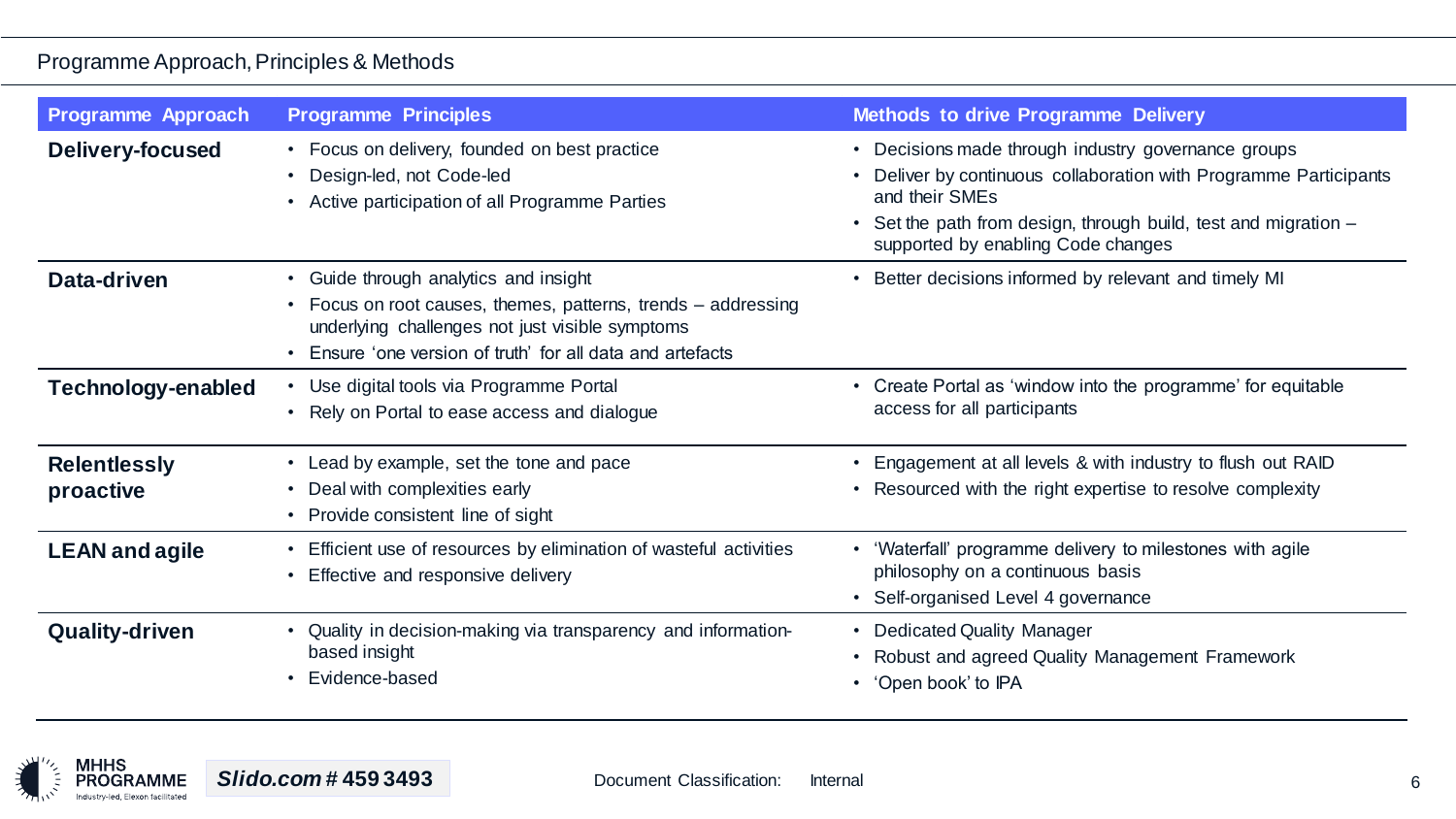#### **The MHHS Programme is following a deliberate Design-led approach to delivery.**

The design of the system, in line with the Target Operating Model (TOM), will be completed first, with code changes being developed based on the design.

#### Benefits include:

- **Saving time** the Programme can move at speed to obtain decisions and reach a baselined design
- **Reduced cost** moving at greater speed can save cost by delivering on the programme outcomes quicker
- **Early delivery of benefits**  by delivering sooner, industry and consumers can reap the benefits of Half-Hourly Settlement sooner
- **Greater clarity and accuracy of design**  by driving delivery through the design, the Programme and Participants can develop systems designed with greater accuracy, closer alignment to ways of working, and more control over the solution and delivery of benefits in the TOM

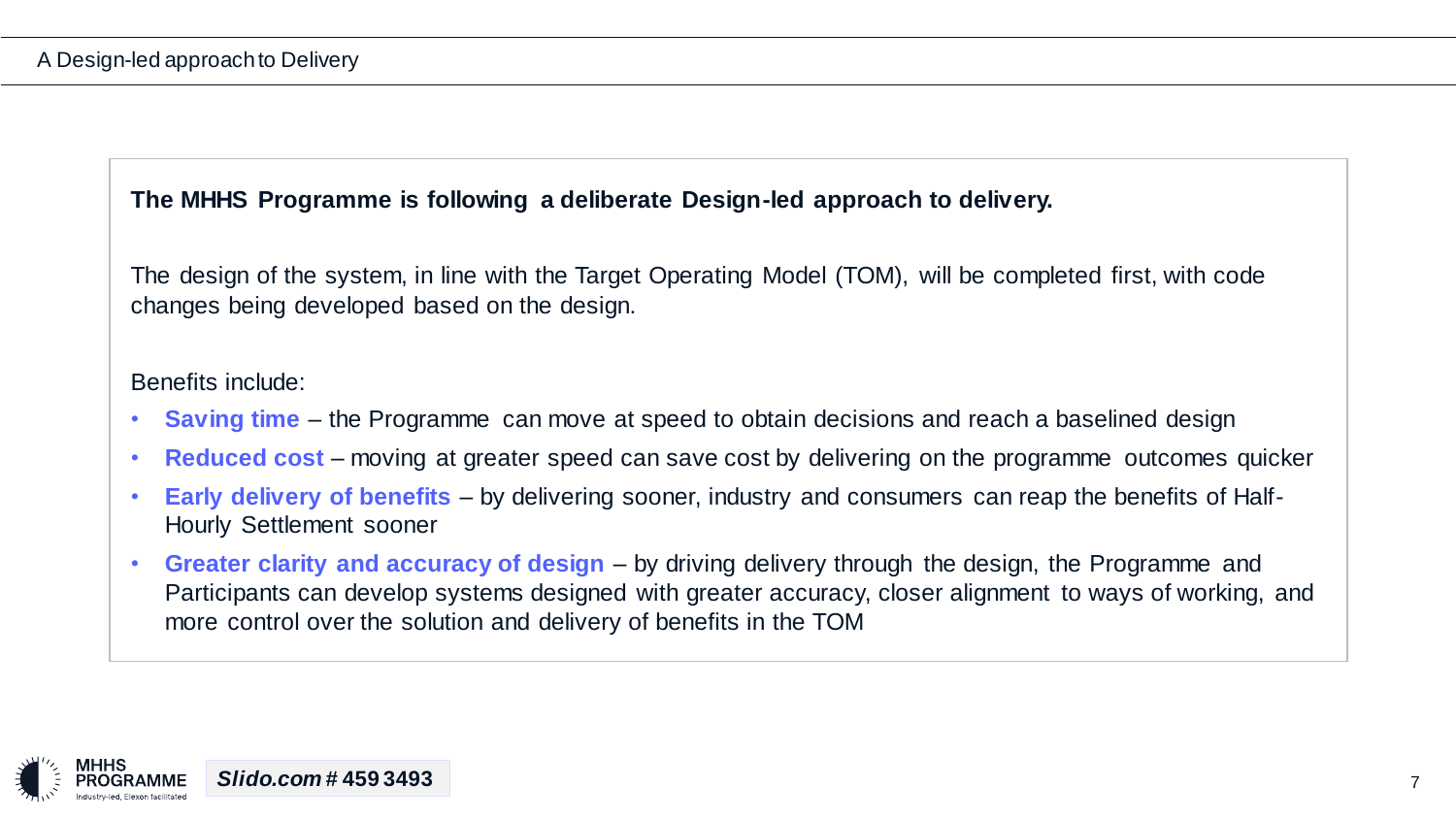#### PMO team structure

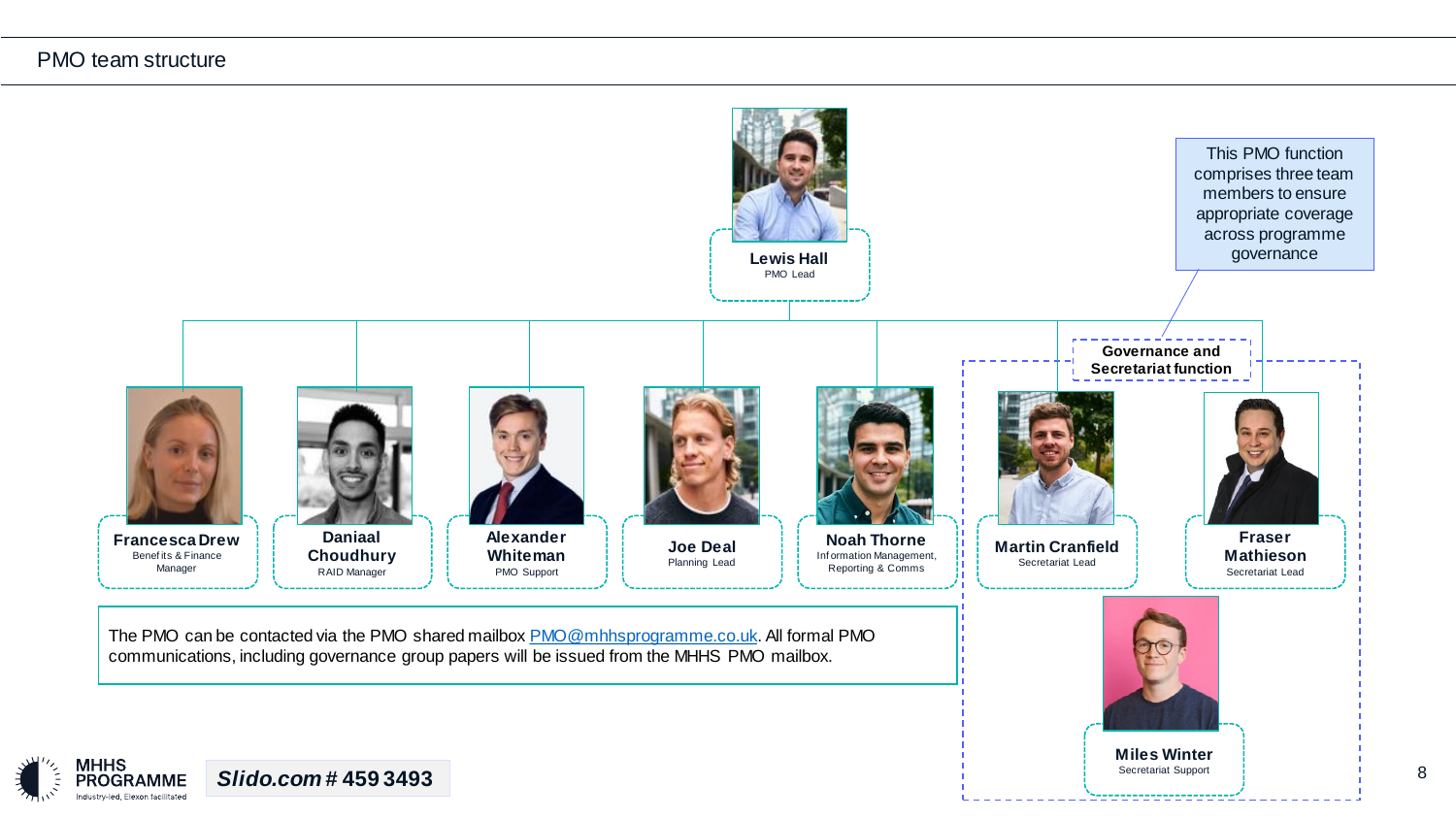The MHHS PMO team's responsibility is split across the below functional areas

| <b>RAID Management</b>    | <b>Programme Governance</b>                                        | <b>Forecasting and Finances</b>                  |
|---------------------------|--------------------------------------------------------------------|--------------------------------------------------|
| <b>Change Control</b>     | <b>MHHS PMO</b>                                                    | <b>Resourcing, onboarding and</b><br>offboarding |
| <b>Programme Planning</b> | <b>Document and Information</b><br><b>Management and Standards</b> | <b>Outcomes and KPI tracking</b>                 |



*Slido.com #* **459 3493**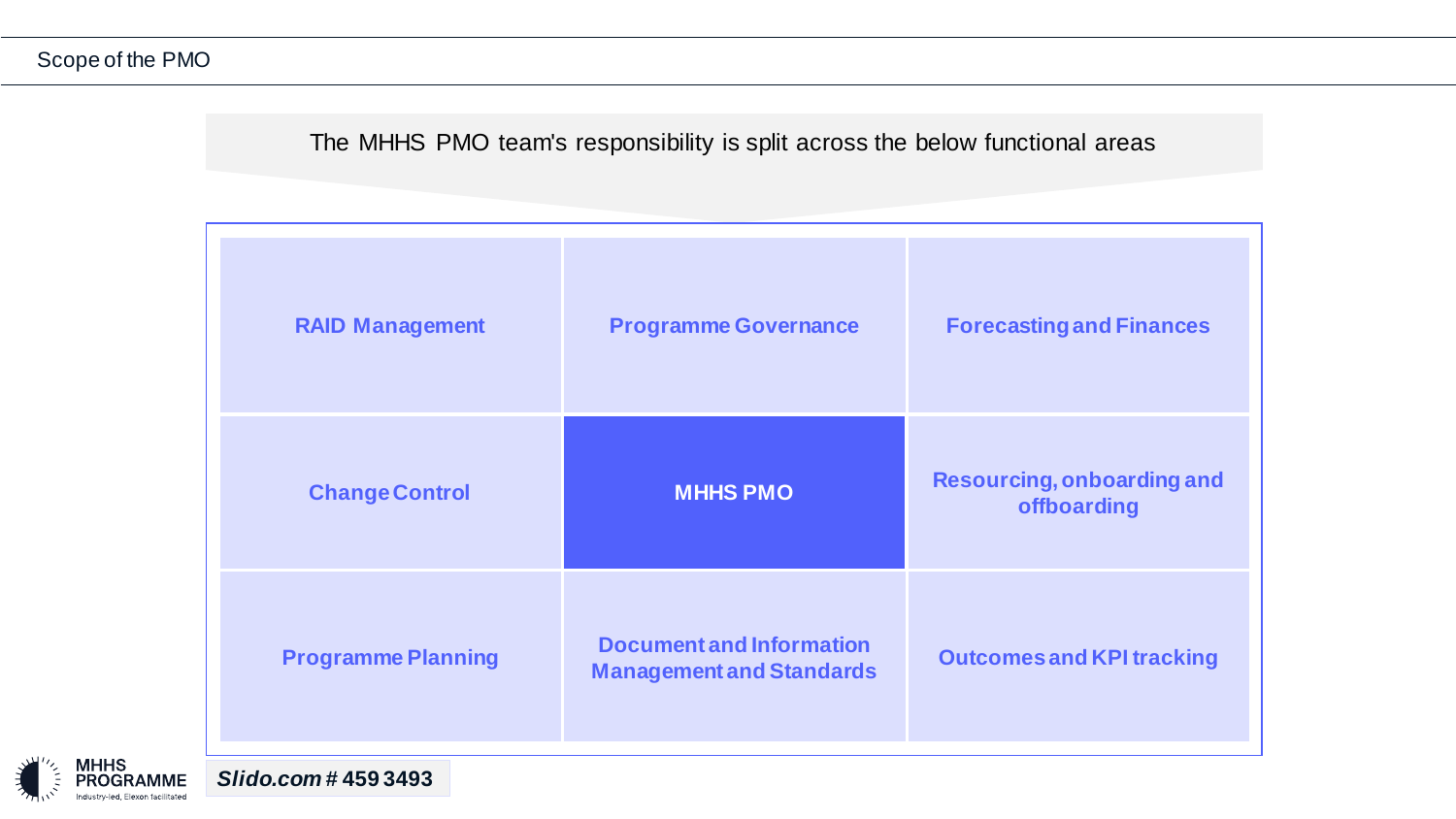## Deep Dive Bring RAID to life

*Daniaal Choudhury & Noah Thorne 10 minutes*



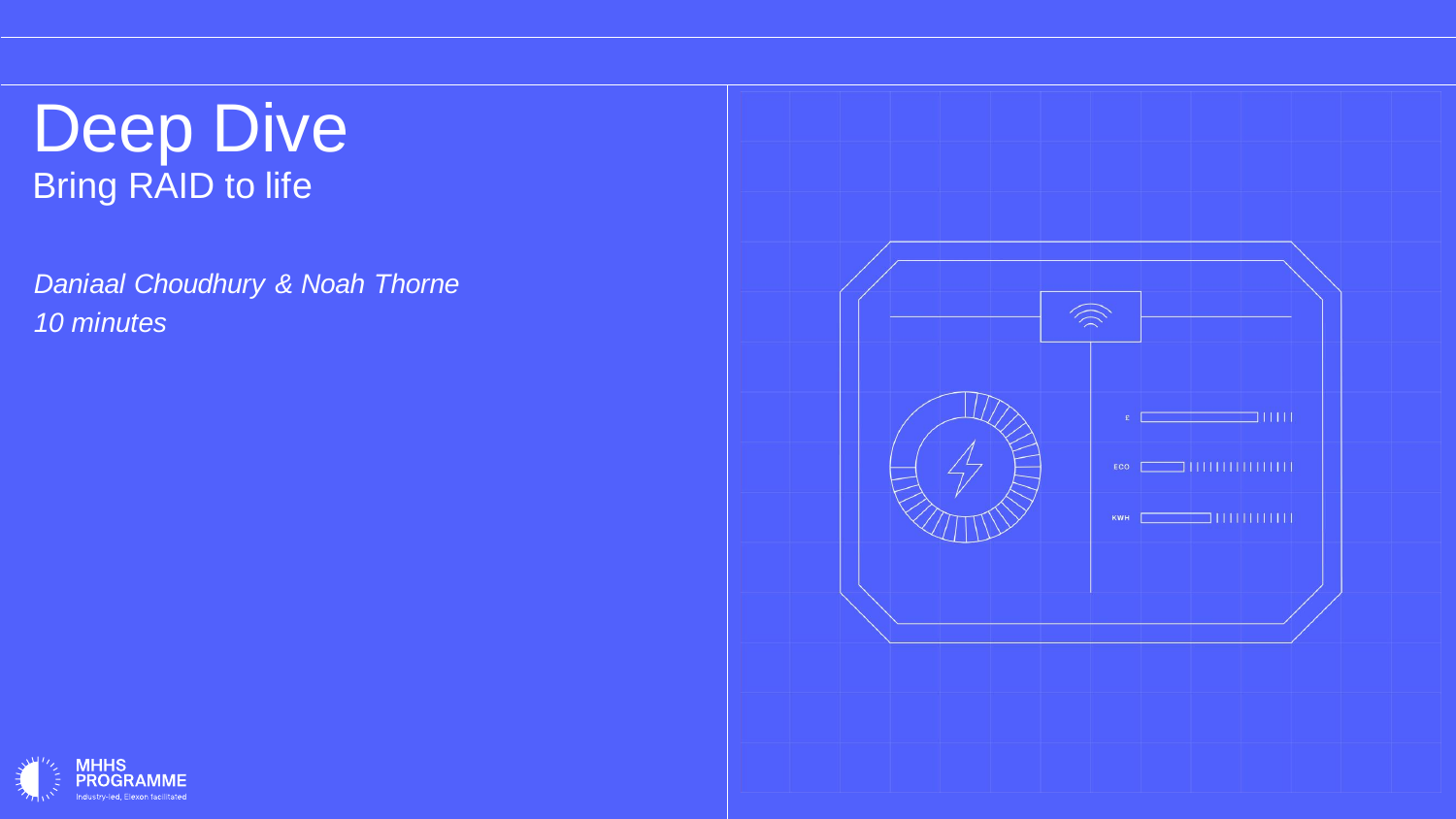#### What we've done so far

Over the last few months there has been a strong drive to develop and implement an effective RAID management approach



11

Development of the governance process

Development of the tools & templates

*Slido.com #* **459 3493** PROGRAMME Industry-led, Elexon facilitated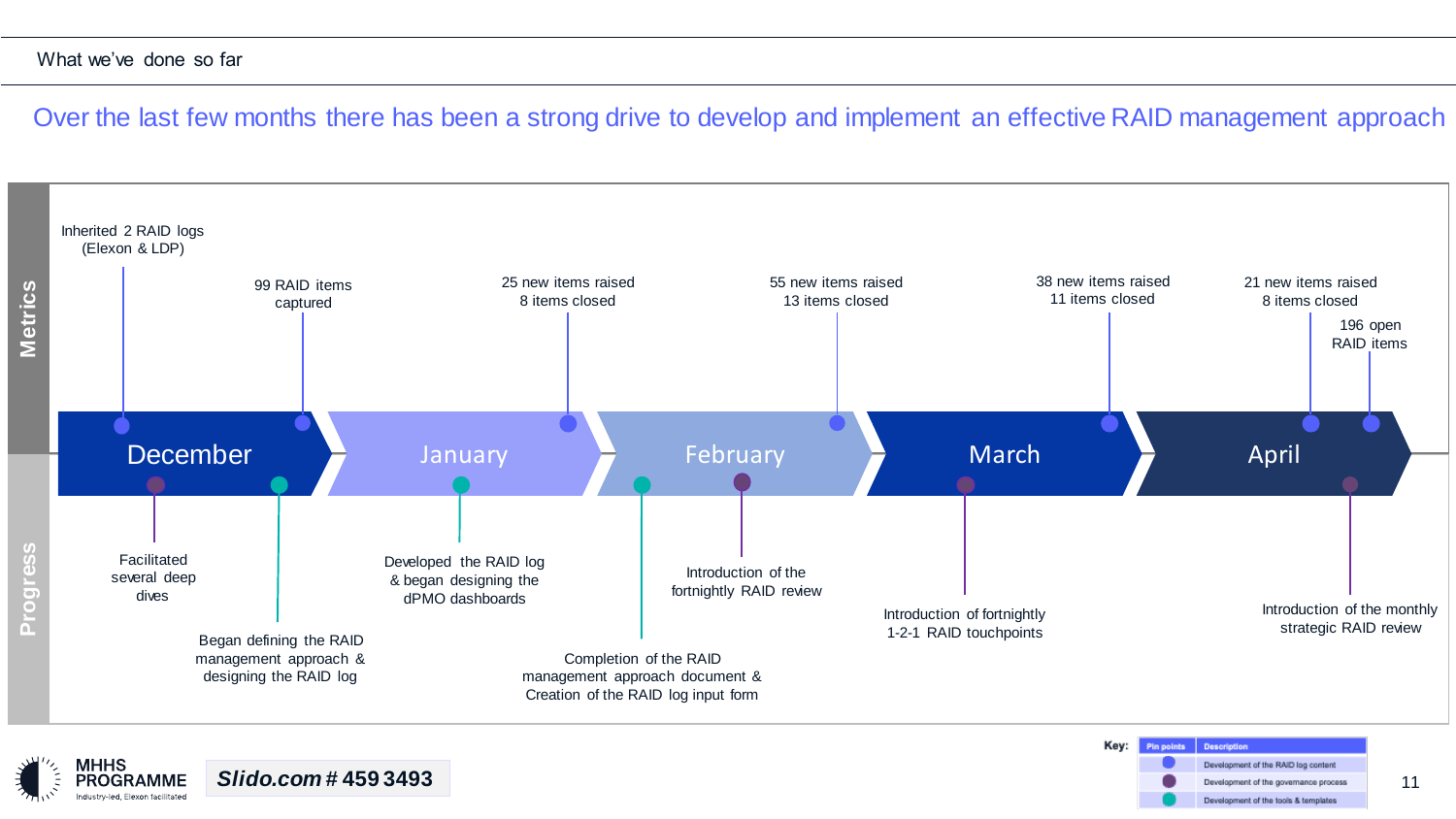#### Raising RAID items and how they are governed



To control the flow of information input to the RAID log by participants, we have developed a RAID log input form **Purpose**

The [RAID Log Input Form i](https://forms.office.com/r/ZQLFh8RVgU)s the single point of entry for participants to raise, update and close RAID items in the centralised log

#### **Process**



- 1. A request is raised via the input form by a programme participant (PP)
- 2. A notification is sent to the RAID Manager containing the new items and details captured
- 3. The RAID Manager will verify and validate the request, liaising with members of the team and/or the originator should further clarifications be required
- 4. Once the details are validated, the RAID Log will be updated, and the originator is notified



**Forum 1: Workstream RAID Review and Individual Touchpoints** 

мннѕ

**PROGRAMME** Industry-led. Elexon facilitated A robust governance process has been developed to ensure regular opportunities are in place to discuss the RAID

#### **Objective**

- Review RAID profile, discuss the top priority items, highlight where support or input is required
- Assign actions to unblock significant workstream items
- Agree any items that may need further escalation or awareness at Programme Governance

#### **Output**

- Alignment on the significant RAID items for the MHHS programme
- Agreement on any escalation to the relevant internal forum, Programme Steering Group or Ofgem as required
- Clear actions to mitigate or unblock significant RAID items cascaded downward by PMO

*Slido.com #* **459 3493**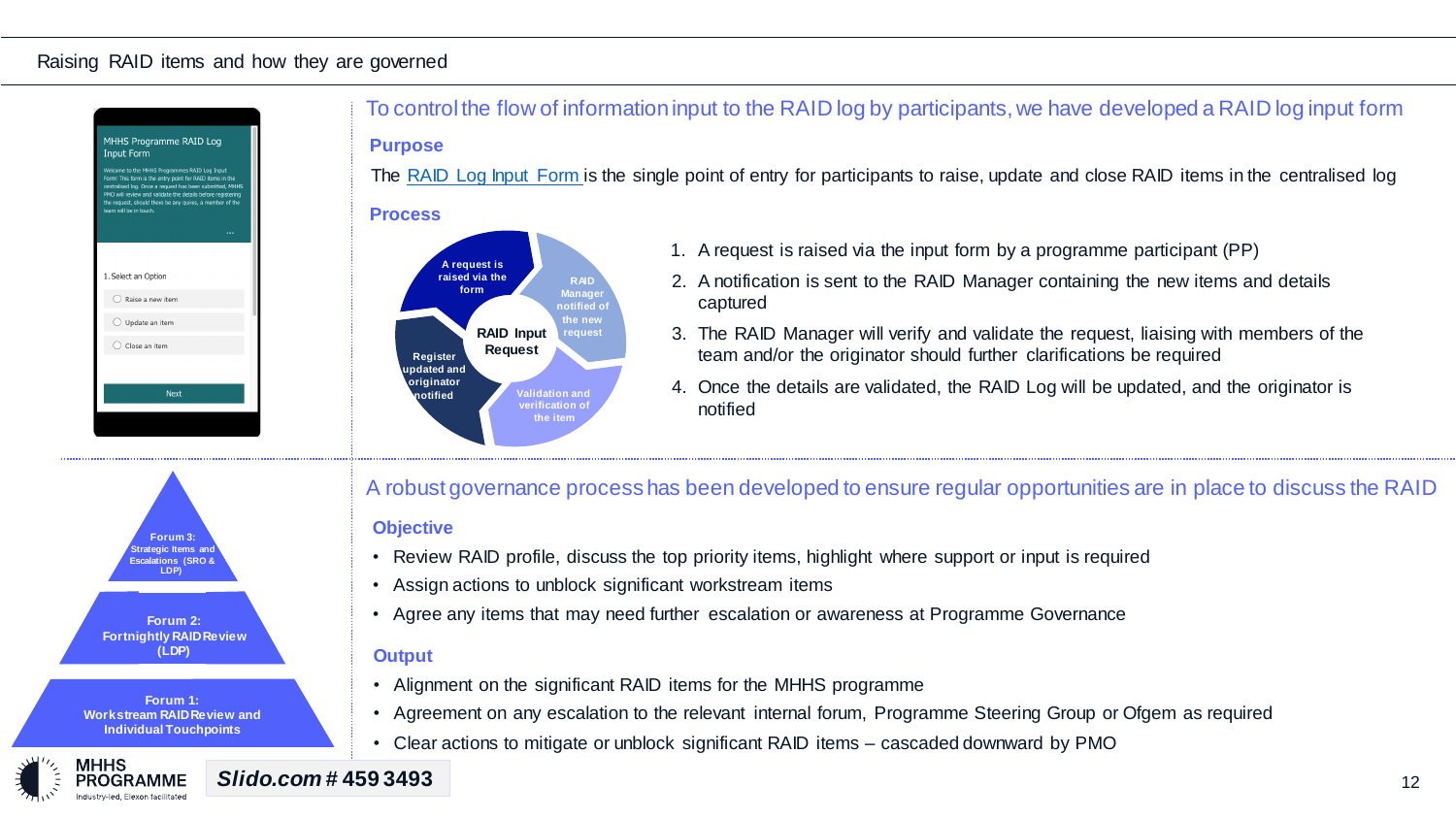#### Reporting on RAID

**MHHS** 

PROGRAMME Industry-led. Elexon facilitated

RAID reporting will be a key enabler for the Programme, and we aim to make this as engaging and interactive as possible





*Slido.com #* **459 3493**

#### **Overview**

User-friendly dashboards have been developed to provide tailored insights for various programme reviews, forums and reports

#### **Benefits**

**Insights & Analytics** Transforms a text heavy RAID Log into meaningful and actionable insight

#### **Reporting & Decision Making**

Offers customisable views and reporting to fulfill the needs of different review and governance forums



#### **Interactive**

Provides an engaging approach to RAID governance

#### **Visibility**

Increases the visibility of the RAID both internally and externally

13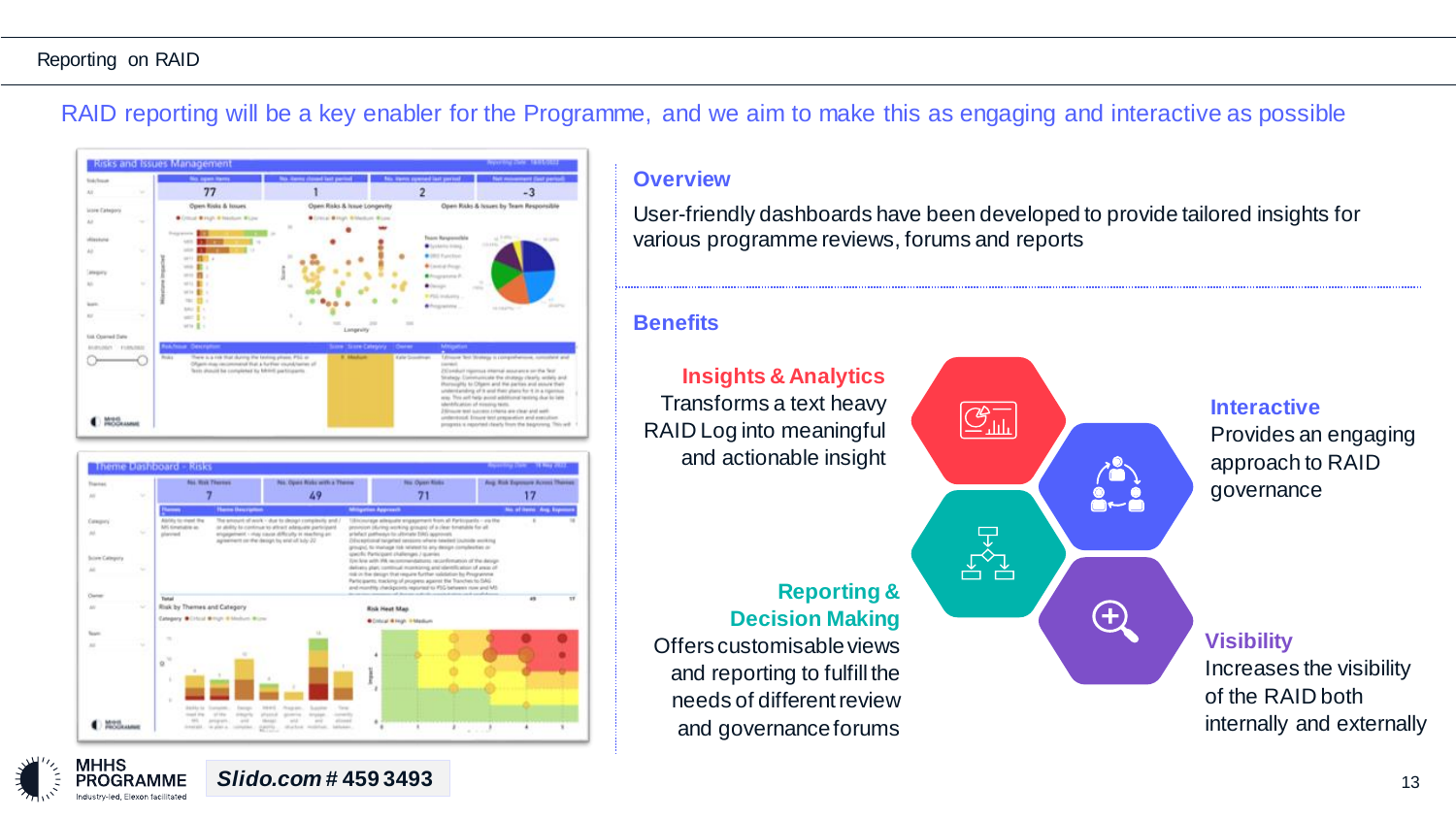## Programme Governance Decision making and flow of information

*Fraser Mathieson*

*5 minutes*

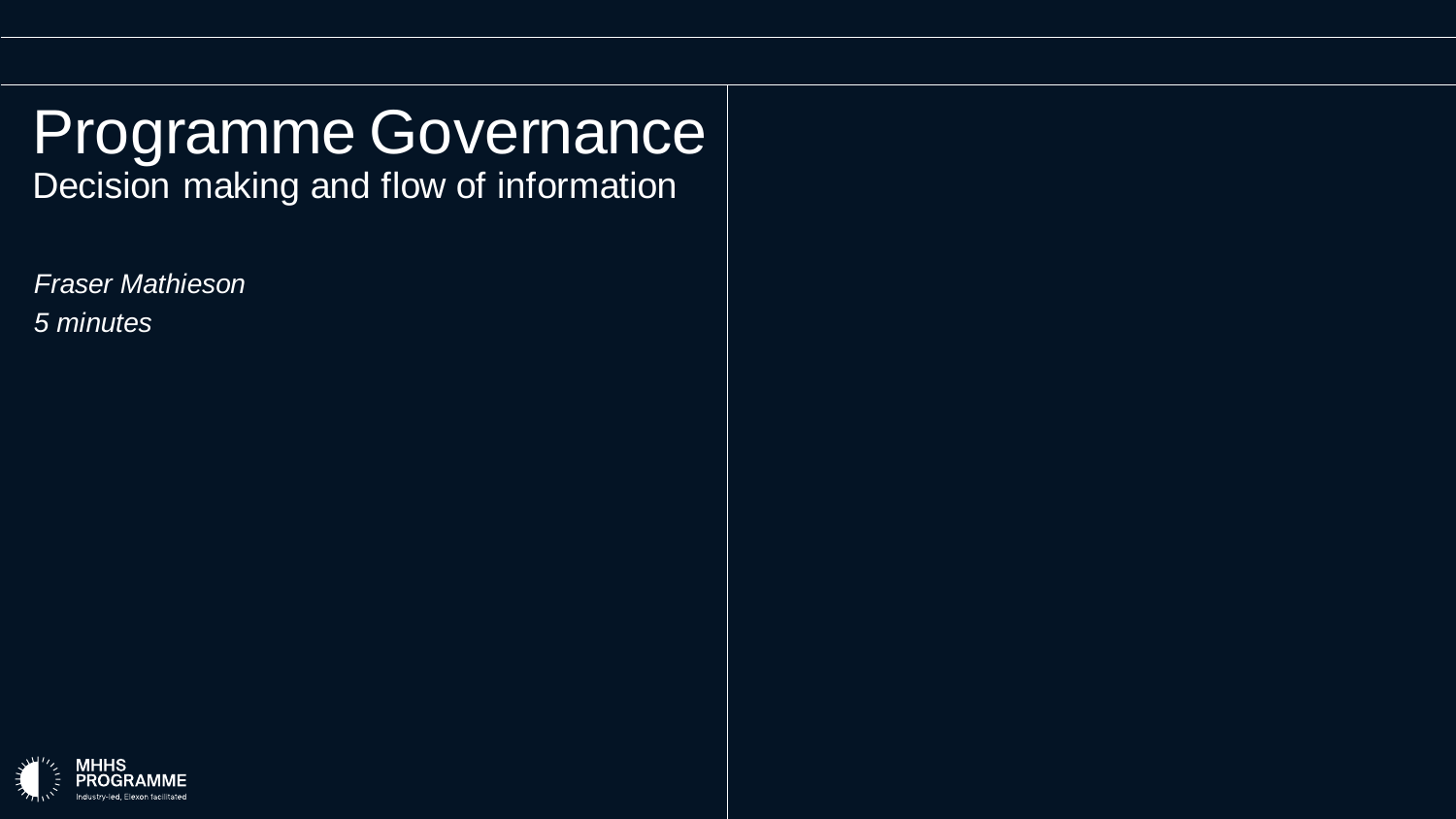#### **MHHS Governance and decision making**

Industry-led, Elexon facilitated

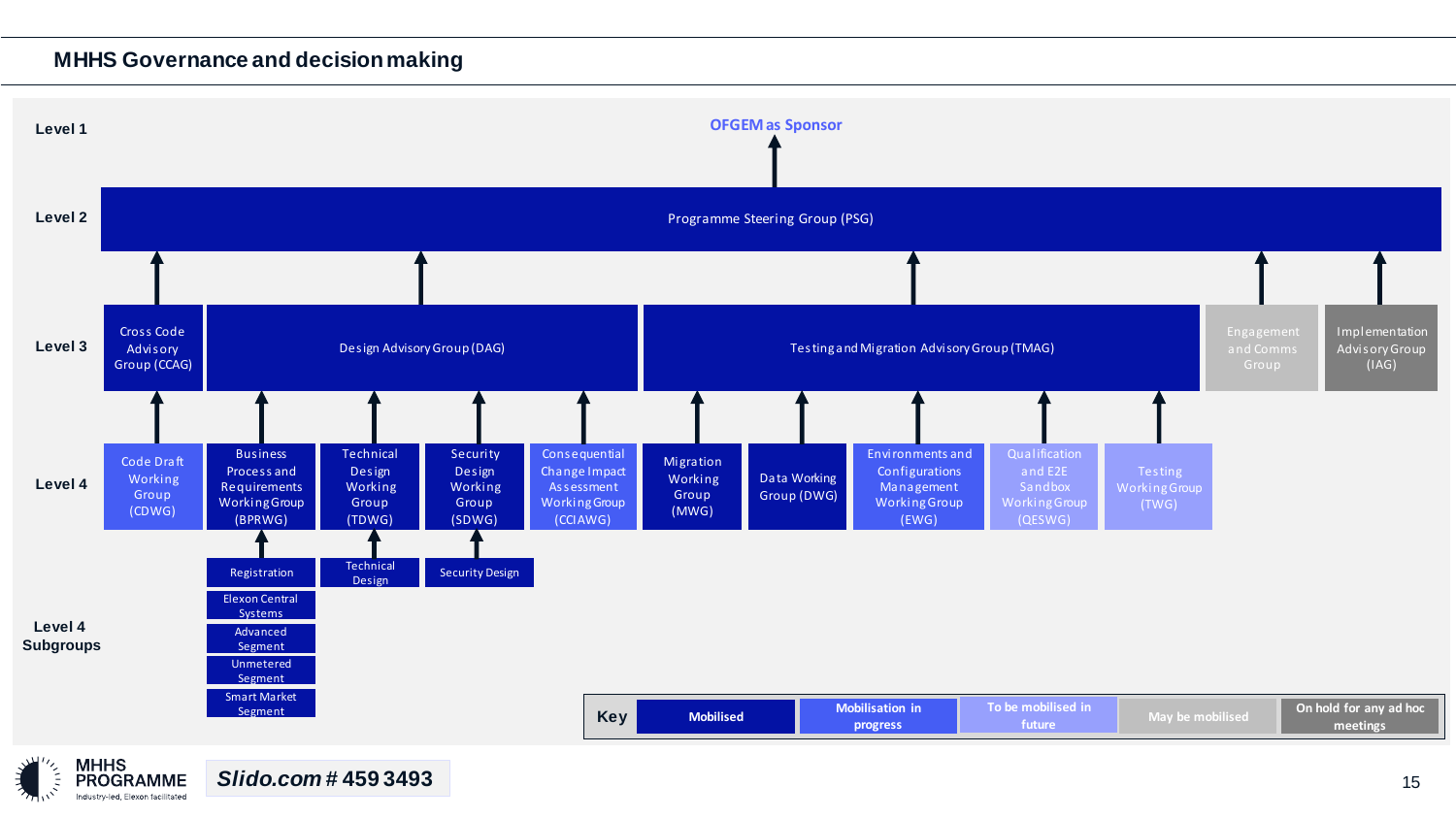# MHHS Elexon Business **Separation**

What are we doing and why it's important

*Warren Fulton*

*10 minutes*



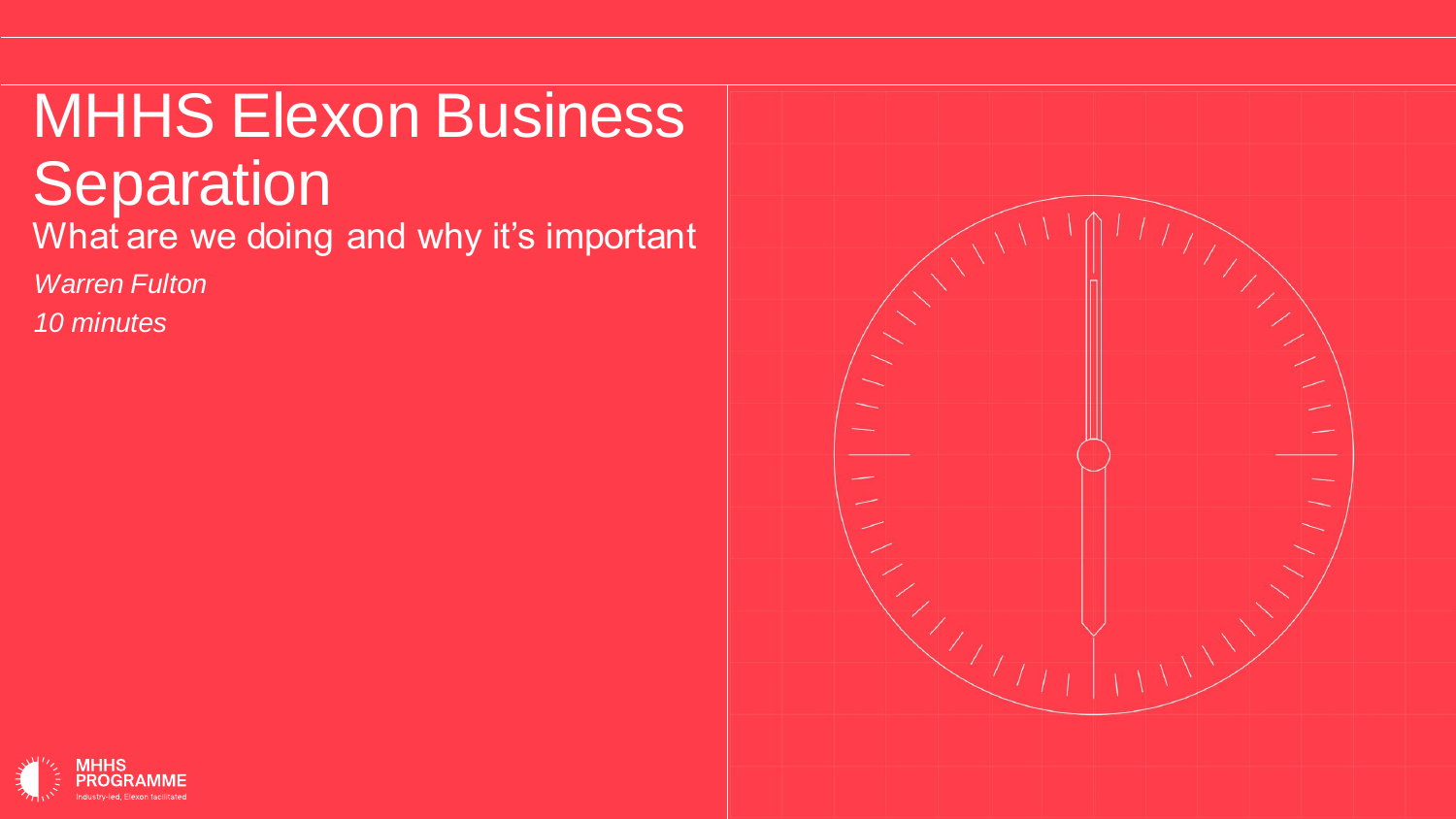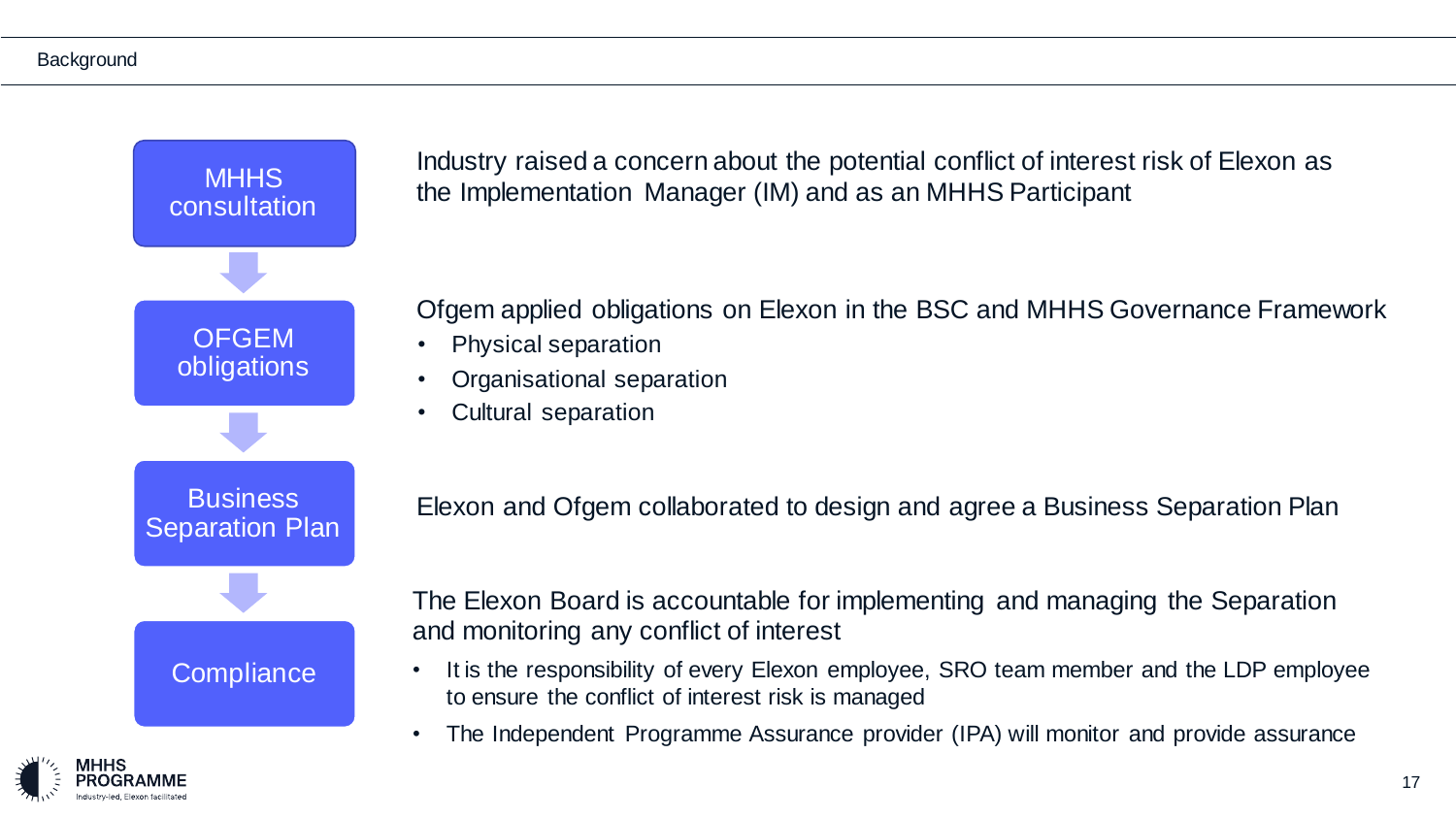## 1. Physical Separation



- The MHHS Programme must have **physical autonomy**
- This has been achieved by creating the MHHS Programme **brand**, **email addresses** and **website**
- The MHHS Programme has its own office in the Elexon building, and the **programme delivery data is stored by Expleo**, the Lead Delivery Partner

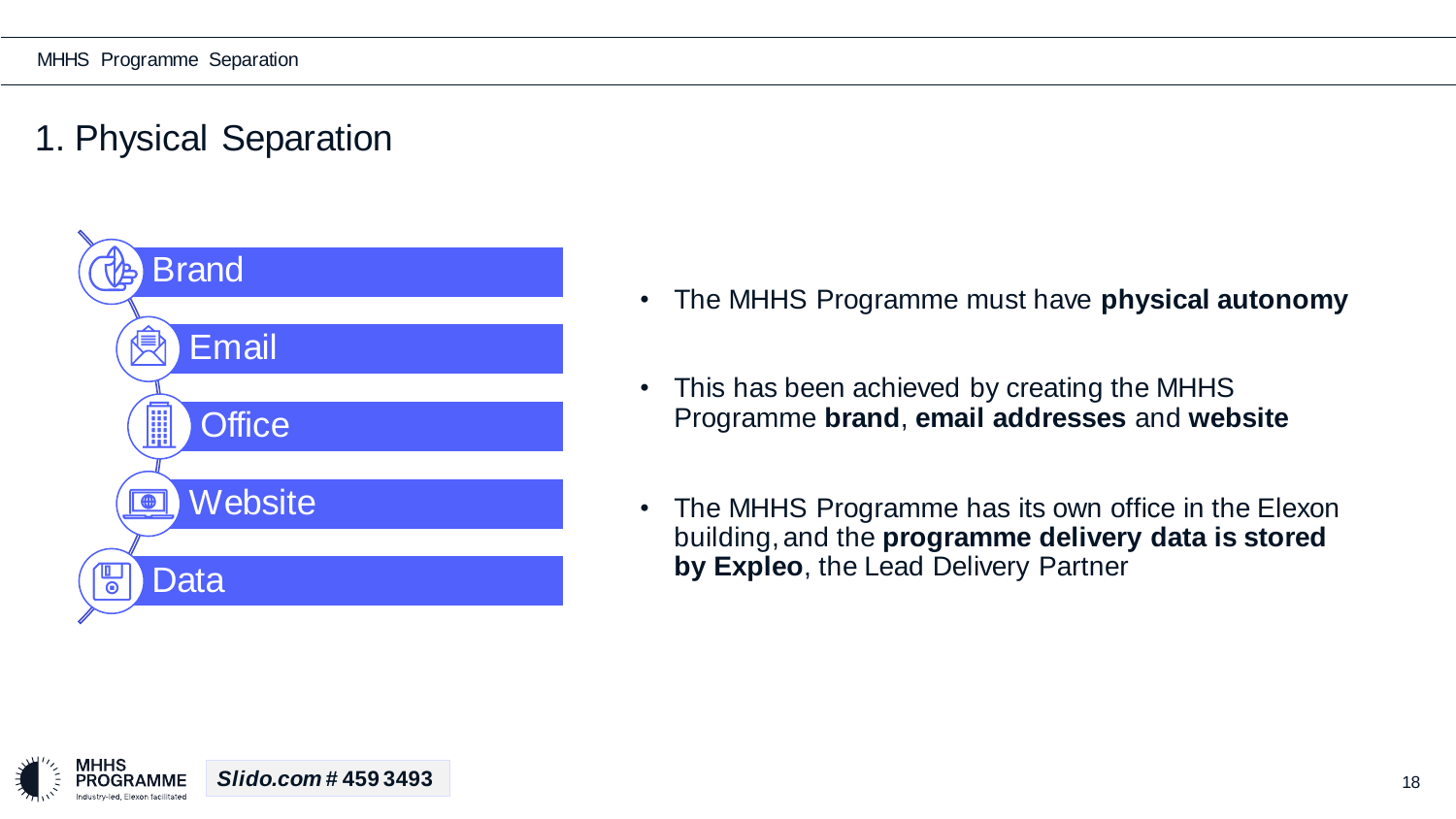

- The Elexon Board consists of non-exec directors and the CEO
- The Elexon Board has **oversight responsibilities** (see next slide)
- These responsibilities have been **delegated to Angela Love** (Elexon MHHS Executive Sponsor)
- Angela Love has no involvement in Elexon's Project **Helix**

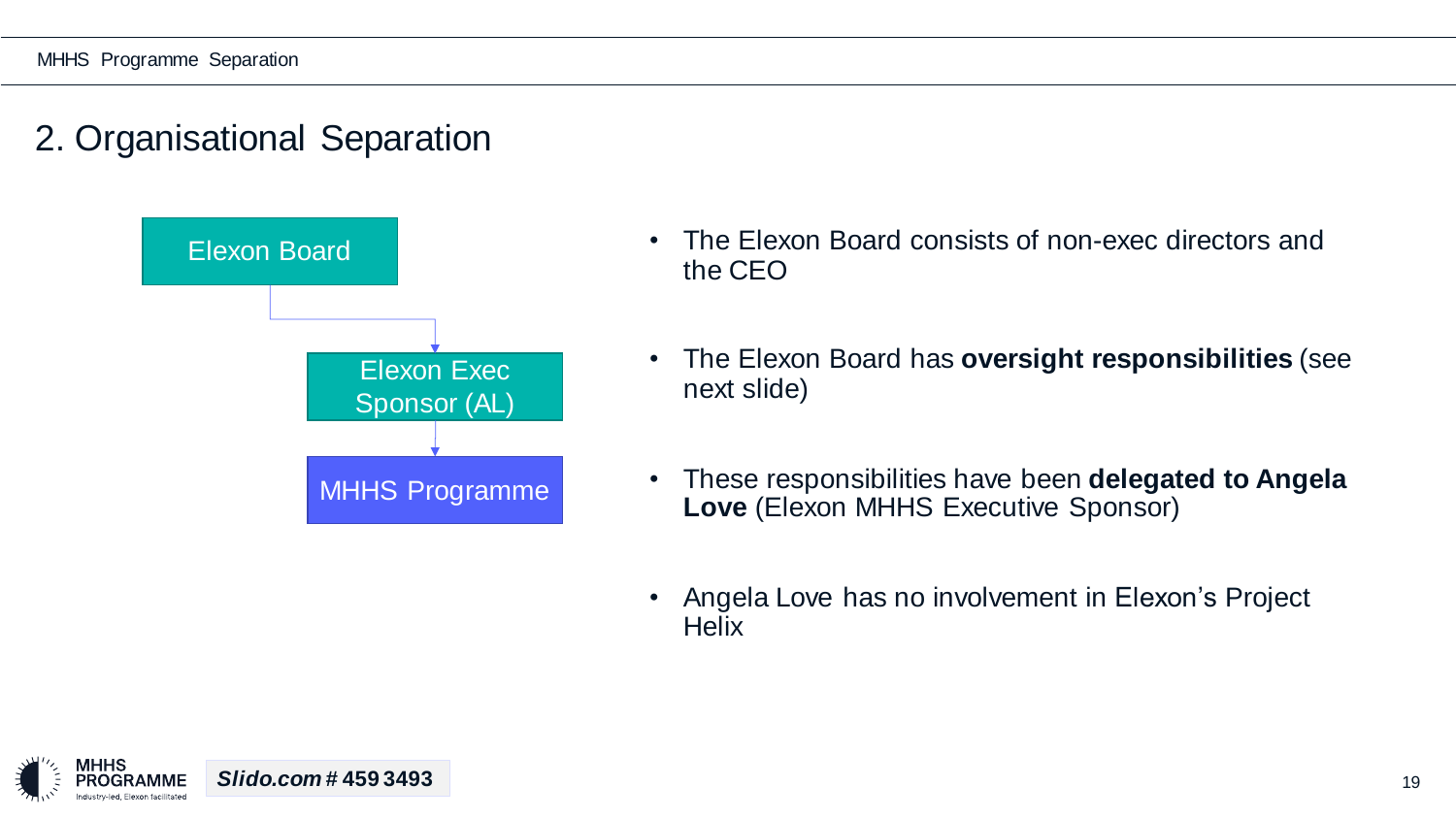

#### **IM oversight responsibilities:**

- Ensure the Programme has appropriate **resources**, service providers, infrastructure, technology and support services
- Ensure the **conflict of interest** risk is managed
- Manage the **performance** of the roles (SRO, PMO, PPC, SI, DA). Importantly, this does not mean managing Programme delivery, that is the SRO's responsibility
- Ensure the Programme is **economical and efficient**, and has appropriate financial controls and reporting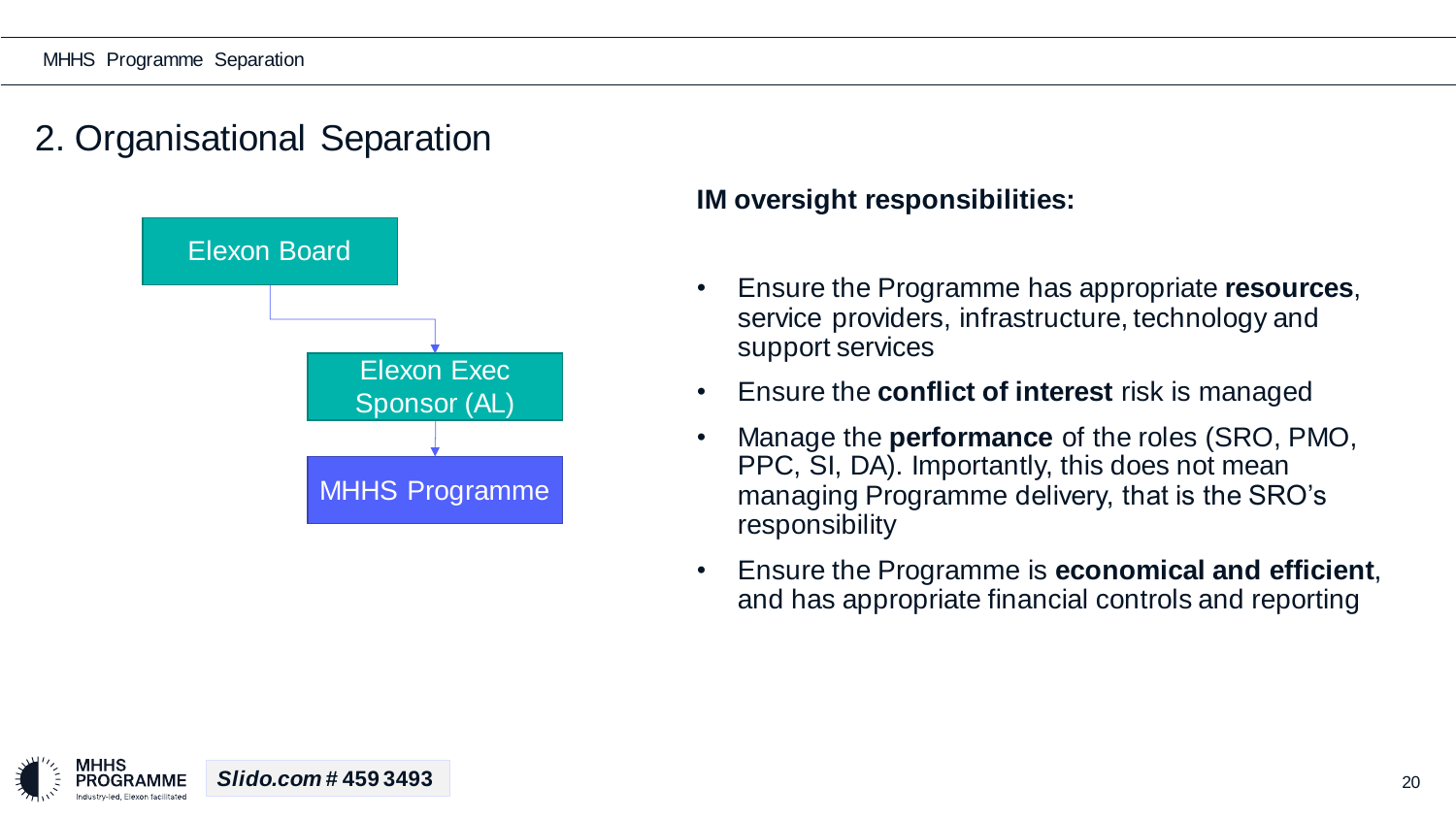

#### **Information and decisions:**

- The Board, and the Exec Sponsor, are permitted access to information and to make decisions related to **IM oversight responsibilities**
- All information shared and decisions taken must be shared with IPA
- All other Programme information must be obtained via formal channels
- Participation in all other Programme decisions must be via formal forums

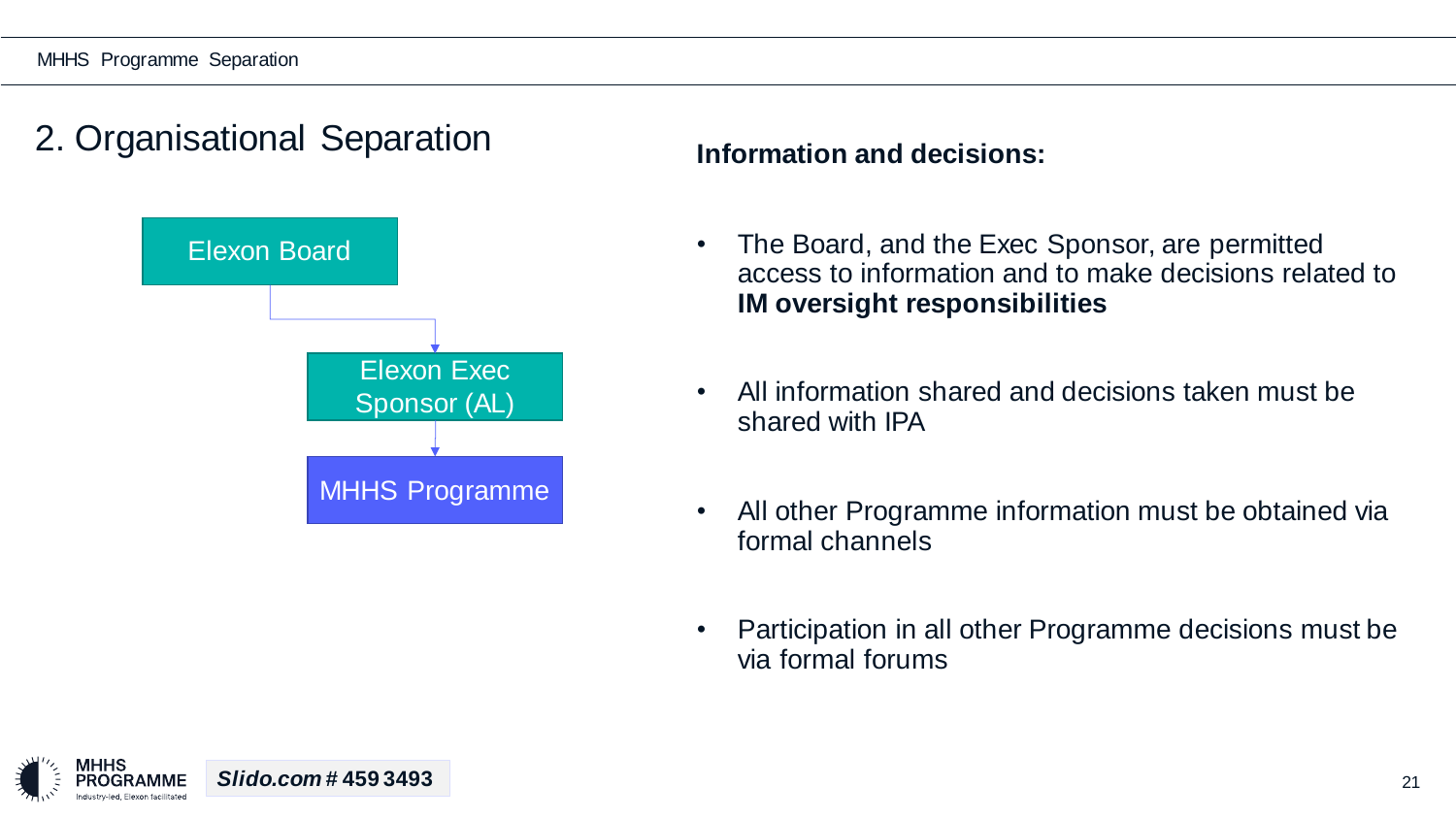

*Slido.com #* **459 3493** 22

- The Elexon Executive committee, Helix Programme, and the rest of Elexon, are excluded from MHHS IM oversight information and decisions
- The SRO/LDP must treat Elexon no better / no worse than other Participants
- Elexon Support Services (HR, IT, Legal, SCM) can access information and make decisions relevant to their function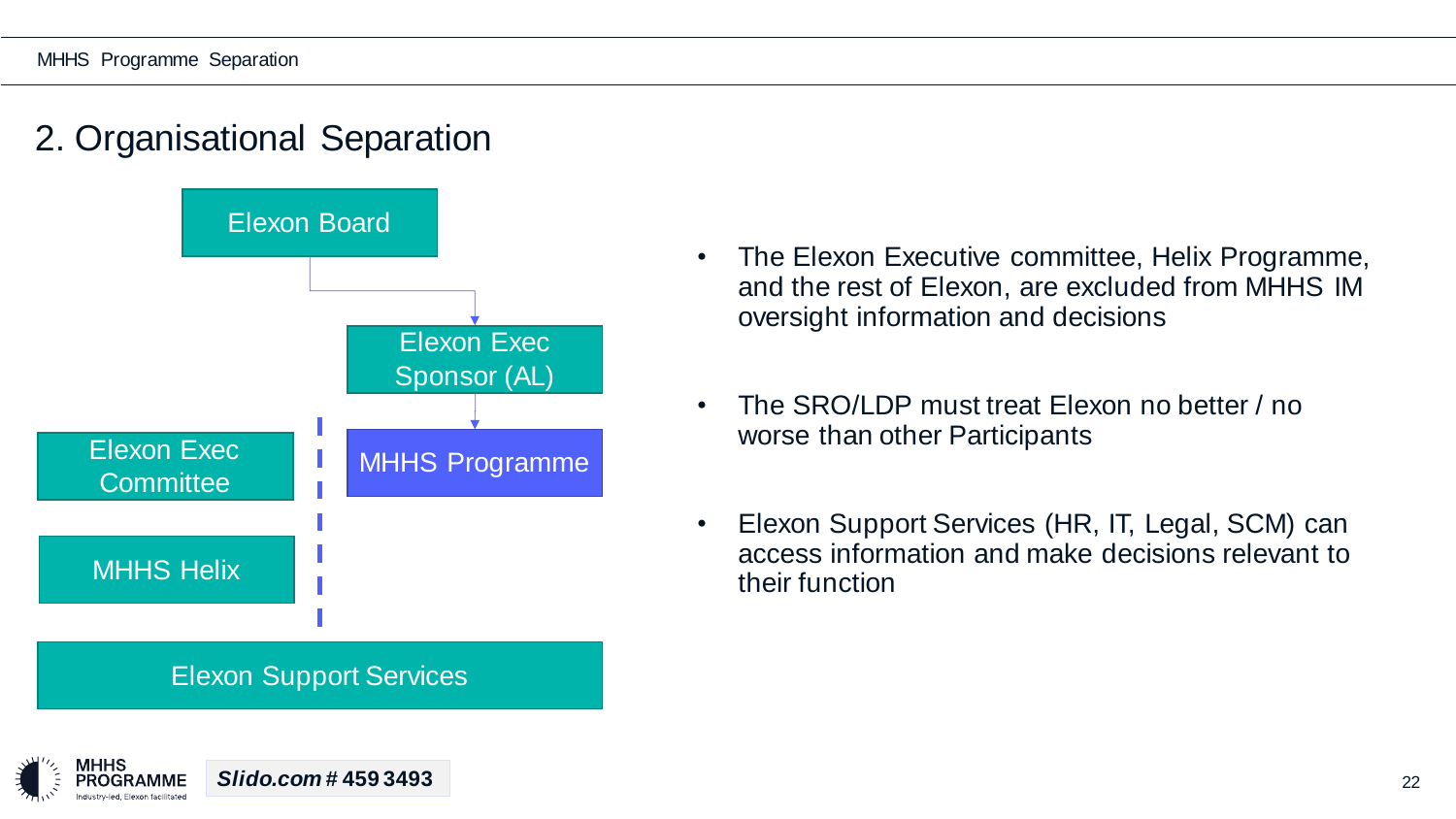## 3. Cultural Separation



- The expectation is that people working as part of the MHHS IM function must have the Programme's best interests in mind
- The focus is not on Separation, but on **managing the conflict of interest risk**
- Elexon and MHHS Programme members can still maintain friendships, meet for coffee and socialise
- Everyone must take ownership and responsibility

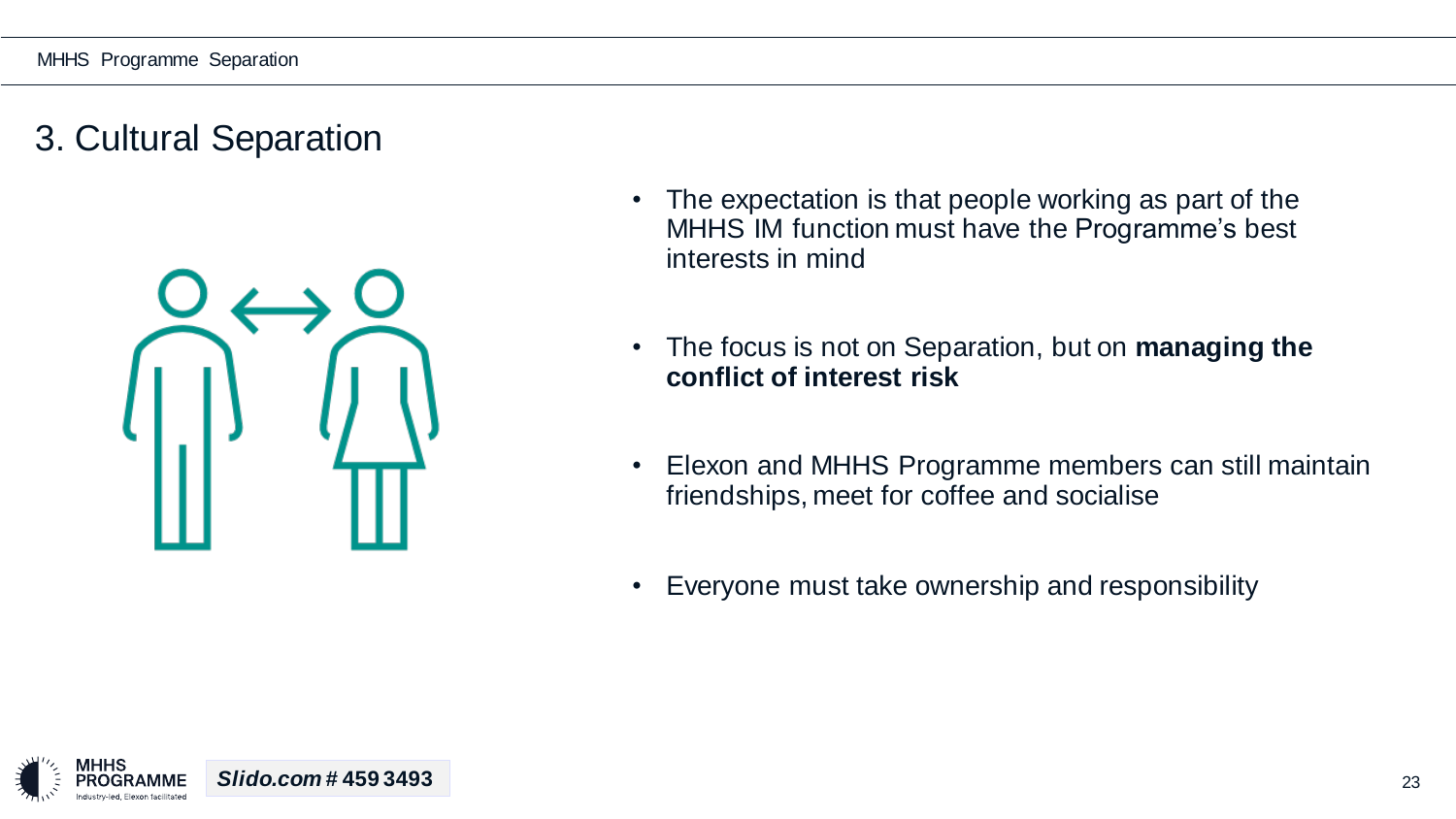#### MHHS Programme Separation

- **Separation obligations** in the BSC and MHHS Governance Framework
- **Business Separation plan** agreed by Elexon and Ofgem
- **Elexon Board** is accountable for managing compliance
- **Elexon MHHS Executive Sponsor** is responsible for managing compliance
- **The Independent Programme Assurance provider (IPA)** will assure compliance – **Field work has commenced, findings due in July 2022**

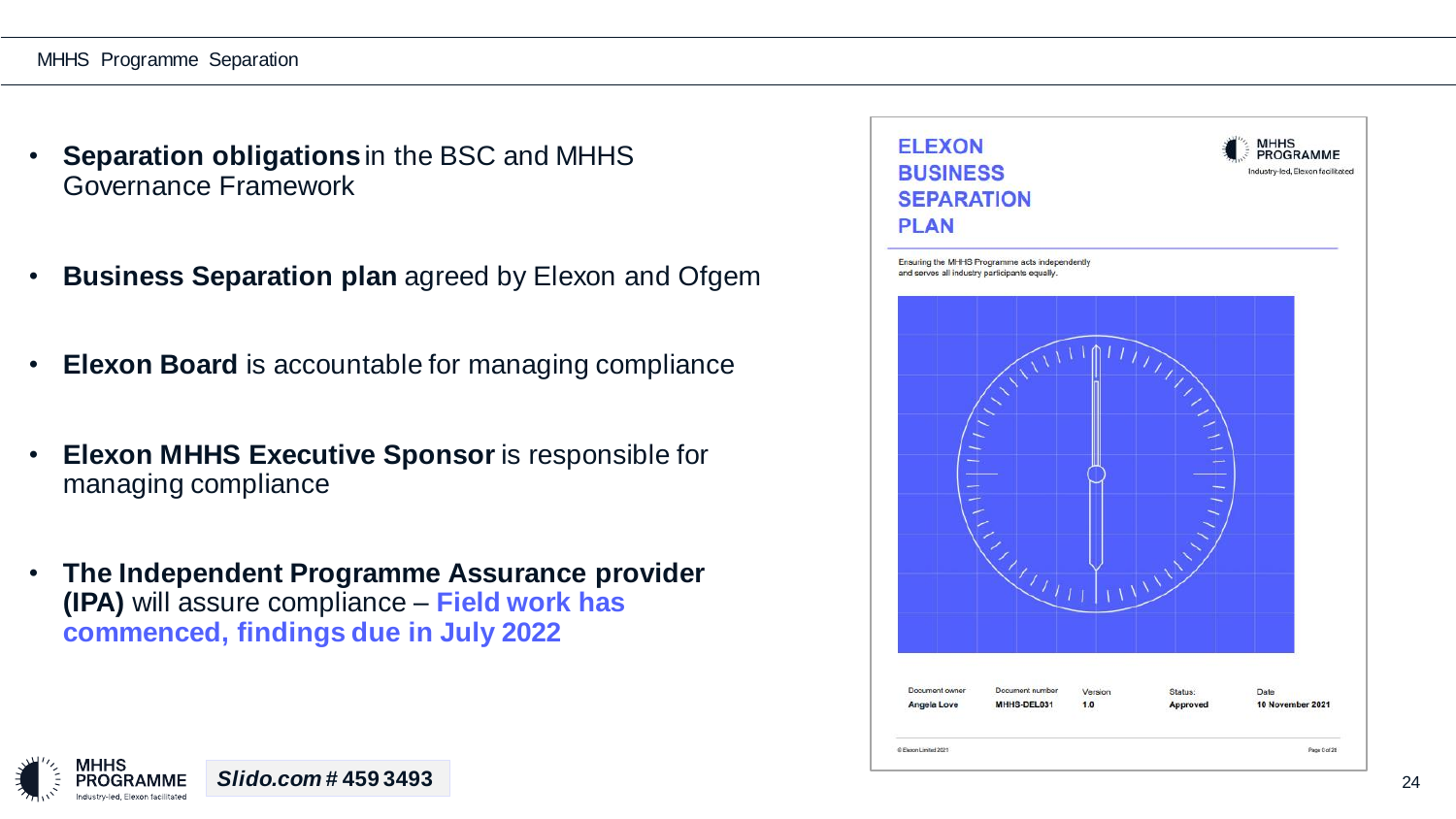

**Please ask questions by joining at: Slido.com # 459 3493**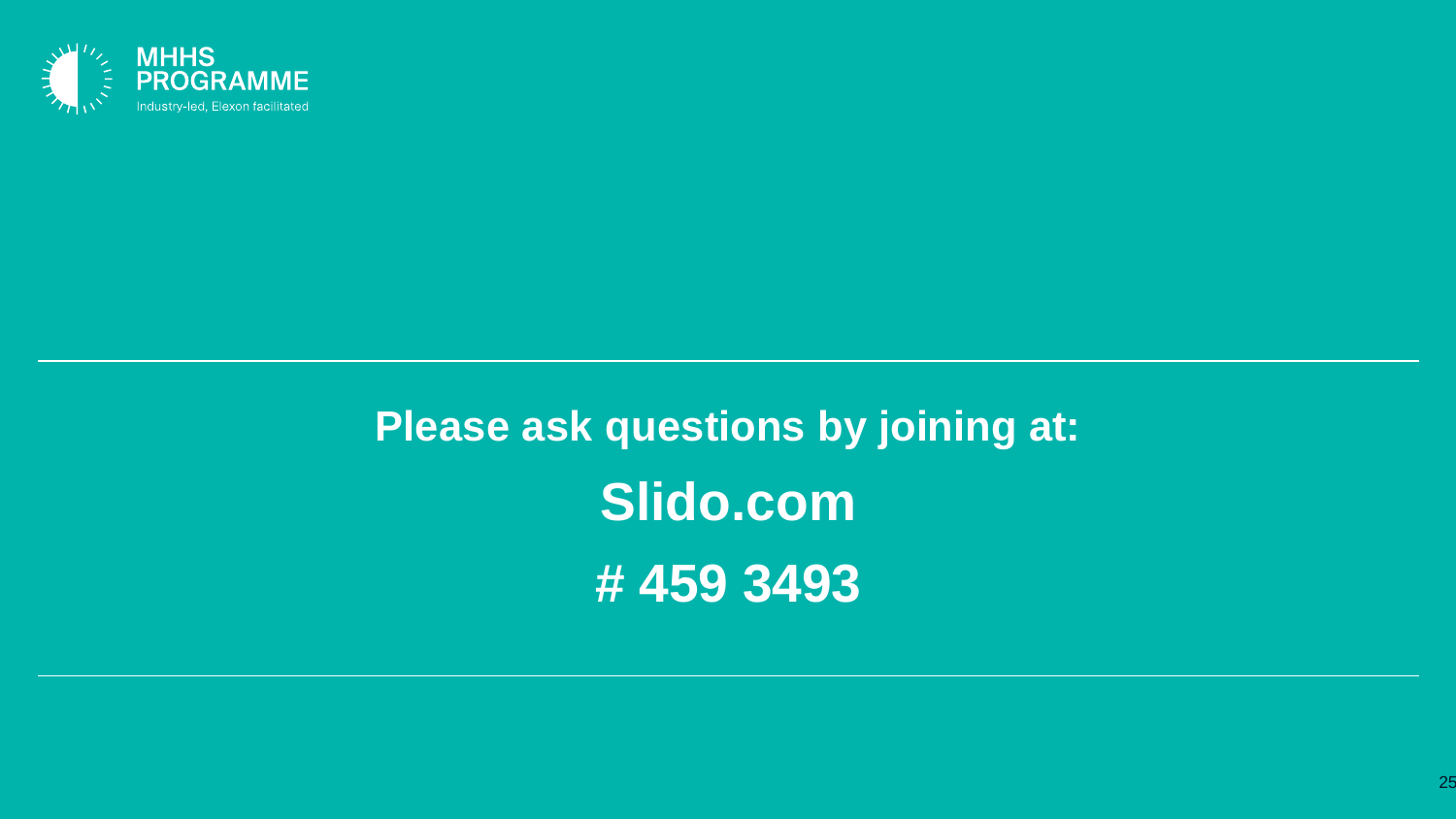

#### **The Clock**

The Clock newsletter provides participants with weekly updates and key information to support delivery of the Marketwide Half-Hourly Settlement Programme. The Clock will signpost you to events, plans, reports and documents to assist in planning, design, development, testing and delivery. Sign up at [https://www.mhhsprogramme.co.uk/contact-us/.](https://www.mhhsprogramme.co.uk/contact-us/)

#### **The PPC team**

The Programme Party Coordinator (PPC) team is in place to support your mobilisation through the Programme. For any general queries, or updates on the Programme, please email [PPC@mhhsprogramme.co.uk](mailto:PPC@mhhsprogramme.co.uk)

#### **The PMO team**

The Programme Management Office (PMO) is in place to support any queries relating to the Programme process, including meetings and meeting papers, documentation and deliverables. Please email [PMO@mhhsprogramme.co.uk.](mailto:PMO@mhhsprogramme.co.uk)